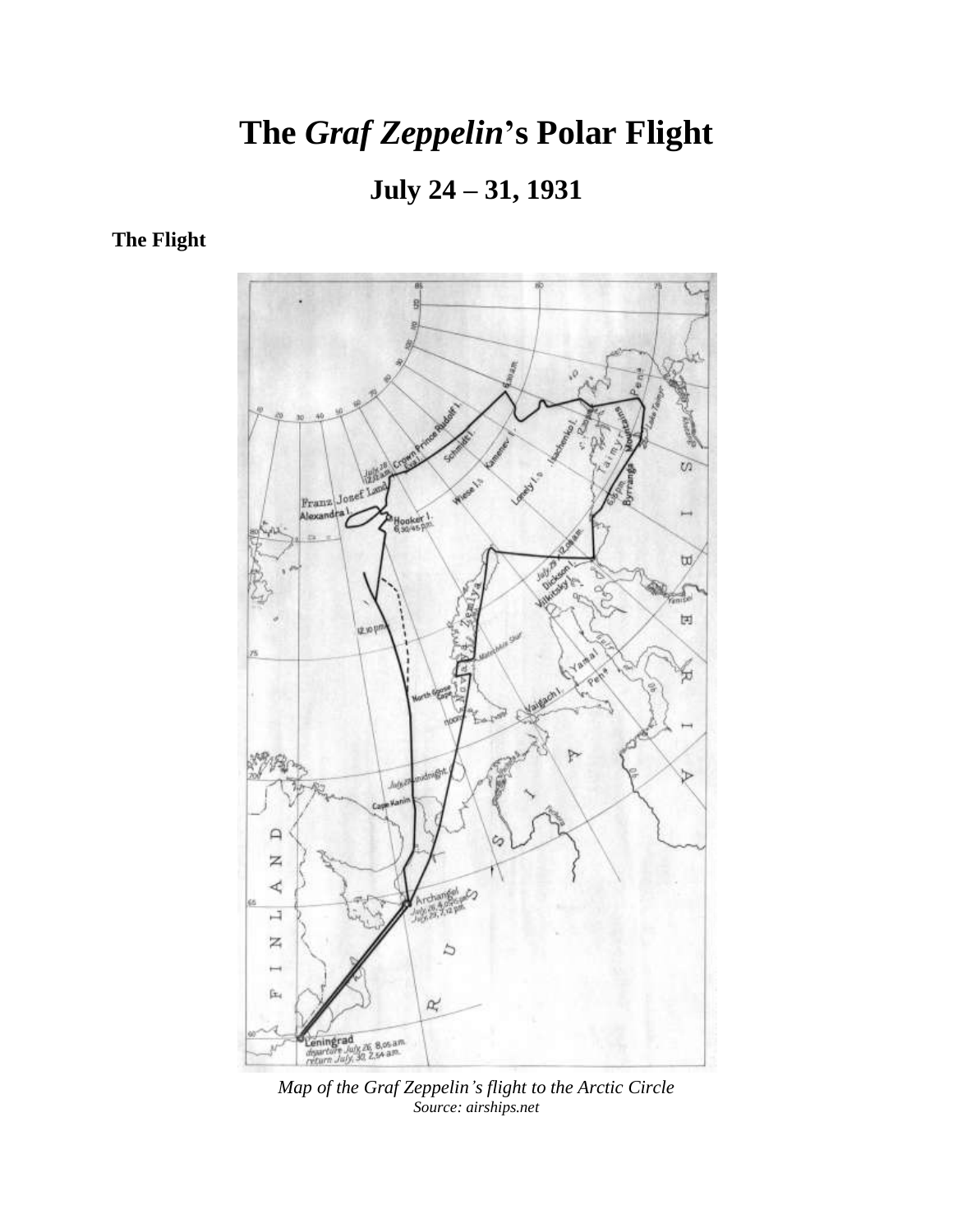# **Friday, July 24, 1931 – First Stage: Friedrichshafen-Berlin**

The *Graf Zeppelin*, under the command of Dr. Hugo Eckener began its polar mission with an 8 hour flight from Friedrichshafen to Berlin's Staaken airfield.

#### **Saturday, July 25, 1931 – Second Stage: Berlin-Leningrad**

The *Graf Zeppelin* flew over Sweden, Estonia and Finland on its way Leningrad.

# **Sunday, July 26, 1931 – Third Stage: Leningrad to Franz-Josef Land**

The *Graf Zeppelin* flew from Leningrad to Arkhangelsk, a Russian port city where the Dvina River flows into the White Sea. In the evening it crossed the Arctic Circle between the Kola and Kanin peninsulas in the White Sea.

#### **Monday, July 27, 1931 – Third Stage: Leningrad to Franz-Josef Land (continued)**

In the late afternoon of July 27, the *Graf Zeppelin* LZ-127 landed on the water just off Hooker Island in Franz-Josef Land. The Soviet icebreaker *Malygin* rendezvoused with the airship here and mailbags, containing about 50,000 pieces of collectible philatelic mail. In 1928 the *Malygin* had taken part in the search for Umberto Nobile's polar expedition in the airship *Italia*. Umberto Nobile was in the boat which rowed out to the *Graf Zeppelin*.

|                                                                                                     | ANODD<br>1970ВАЯ КАРТОЧКА<br><b>POSTALE</b>                                   |
|-----------------------------------------------------------------------------------------------------|-------------------------------------------------------------------------------|
| <b>OLARFAHRT</b><br>Mit-Luftschiff, Graf Zeppelin*<br>und Eisbrecher "Malygin"<br>LENINGRAD-NORDPOL | Место)<br><b>OROD</b>                                                         |
| <b>LENINGRAD</b><br>Bure in de Poste<br>$0N_{v}ZF_{0}$<br>店<br>$25$ <sub><math>W13</math></sub>     | H.E.SIEGER                                                                    |
| <b>ВОЗДУШНАЯ</b><br><b>NOYTA</b><br>NGP<br>Par avion                                                | DEUTSCHLAND                                                                   |
| Почтовые марки                                                                                      | Главлит М А-33817. 15.000 дек 1529.<br>Илляние ГОЗНАК", Москва,<br>. п. 10 к. |